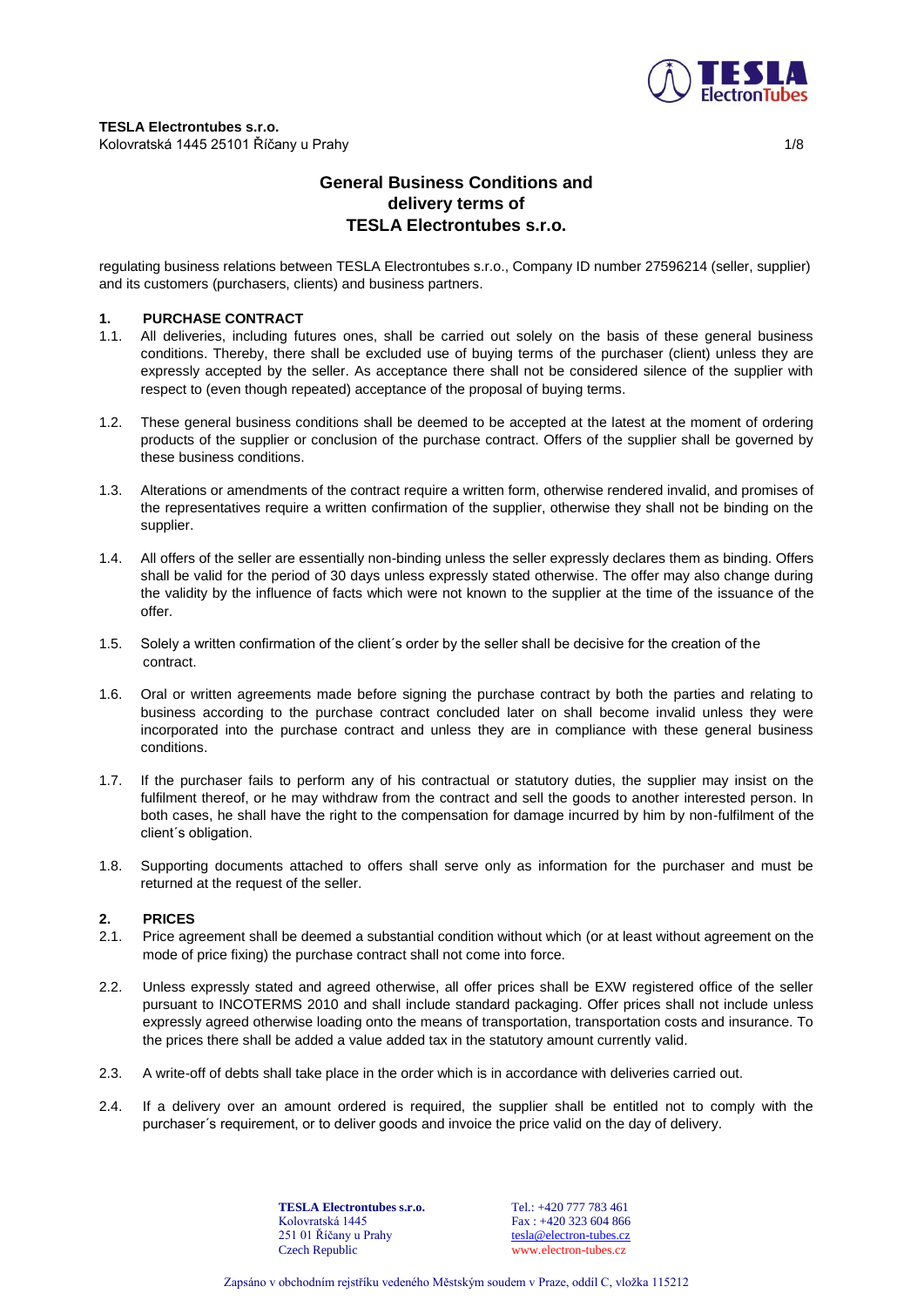

- 2.5. Required non-standard packing must be delivered by the purchaser, or it is charged by the seller at the price of own costs and reasonable profit. With possible accounting of fees for use or lending of transport packaging, it is necessary to send the packaging (boxes) back in good condition within four days without any entitlement to the payment of costs, including carriage charges.
- 2.6. Used packaging and fixation material shall be returned only in case that it has been expressly agreed so.
- 2.7. For deliveries abroad, special agreements are necessary and the purchaser shall not be authorized to export goods without agreement with the seller which are the subject-matter of the purchase contract neither independently nor in connection with other products, nor through third persons. Fulfilment of this duty by the purchaser´s clients must be ensured contractually by the purchaser in relation to them. Damage incurred by breach of duties under this article must be paid by the purchaser to the supplier in full extent.
- 2.8. In case that upon acknowledgement of a delivery, an increase in prices or wages occurs or any other increase in costs, the supplier shall be entitled to increase the agreed price adequately.

## **3. PASSAGE OF RISK**

- 3.1. To the purchaser there shall pass all risk at the moment the delivery leaves the works of the supplier, or when it has been put at the purchaser's disposal.
- 3.2. If takeover of the goods is delayed for any reason, a risk of damage or loss of the subject-matter of the purchase contract shall pass to the purchaser at the moment of sending a notification to the client of readiness of the goods for takeover.

## **4. DELIVERY**

- 4.1. Individual deliveries are admissible unless expressly agreed otherwise.
- 4.2. Delivery time given in the confirmation of the order shall relate to the time of takeover of the goods from the seller´s works and shall be valid only approximately. Breach thereof by the supplier shall not constitute a material (substantial) breach of the contract.
- 4.3. The seller shall be obliged to confirm readiness of the delivery for takeover upon request of the purchaser. Observance of delivery time shall be conditioned by fulfilment of contractual obligations of the purchaser.
- 4.4. Delivery time shall be reasonably extended in cases the delivery has been delayed due to unforeseeable events, especially lack of energy or base materials, strike, lock-out/lay-off, official measure or delay or shortfall in subdeliveries. If obstacles last for more than one month, or if stoppage of operation in the works of the supplier or his subcontractors occurs, or if long-term emergencies occur which are beyond the supplier´s will, the supplier shall be entitled to withdraw from the contract.
- 4.5. Any possible requirements of the purchaser for an alteration of the purchase contract if they are accepted by the seller shall reasonably extend the agreed delivery time. If requirements of the client for a change in product quality are accepted, a right of the supplier to a possible price adjustment shall relate thereto. In such a case, the seller shall be released from liability for defects which occurred due to a non-standard technological procedure in the interest of ensuring customer´s requirements.
- 4.6. If the supplier gets into delay with delivery for more than one month, the client shall be entitled to withdraw from the contract only upon lapse of time (due to neglect to act within the limited time) of an additional (however, at least fourteen-day) period reasonably stipulated by him.
- 4.7. If the supplier cannot fulfil the contract due to circumstances based on fault on his side, the client shall be entitled to withdraw from the contract as in case of unsubstantial breach of the supplier´s duties.
- 4.8. If a time limit for takeover is stipulated, the seller shall not be bound to make deliveries upon lapse of time thereof, a special request to the client for additional fulfilment of the duty of takeover shall not be a duty of the supplier.

**TESLA Electrontubes s.r.o.** Kolovratská 1445 251 01 Říčany u Prahy Czech Republic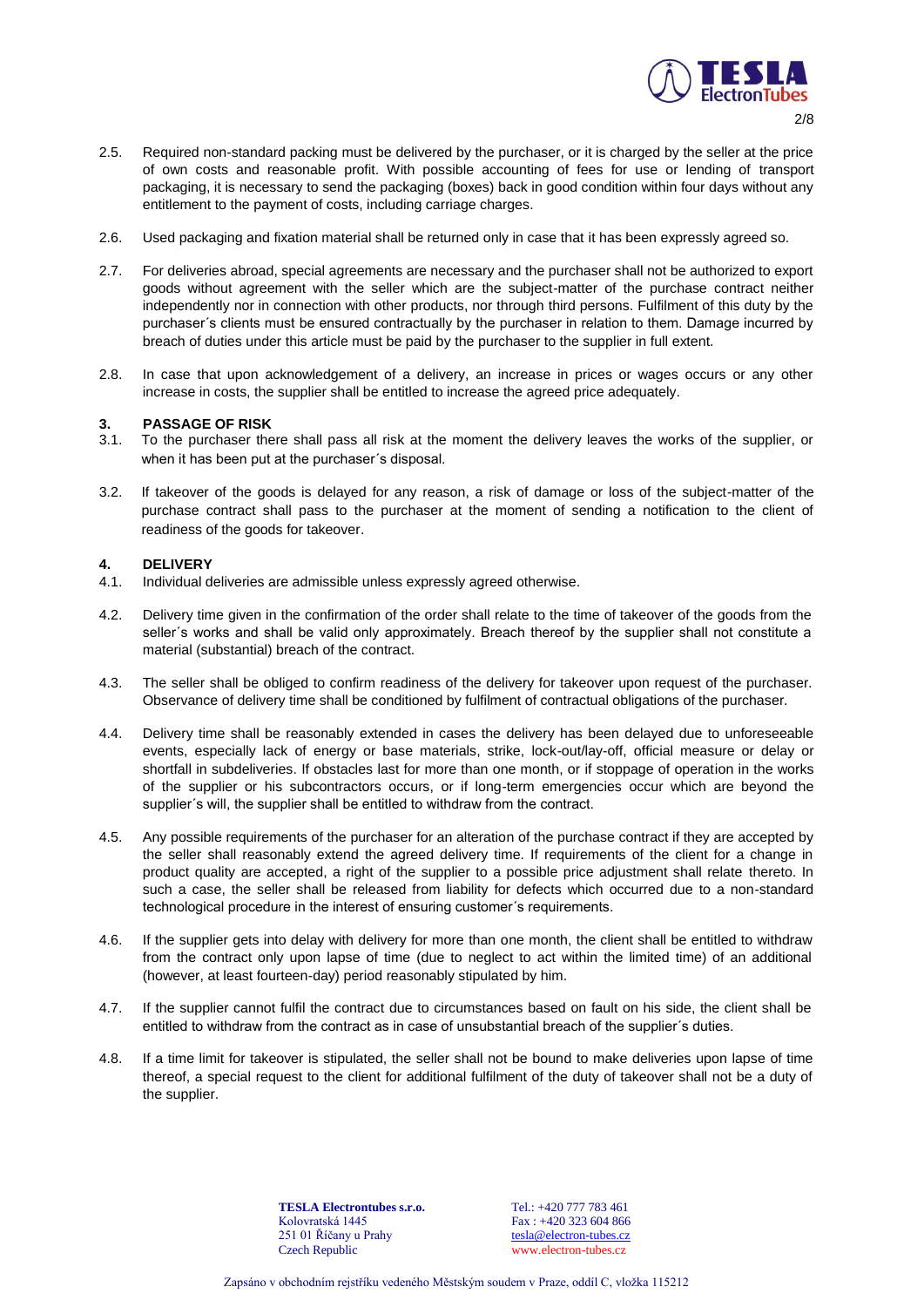

- 4.9. Release orders (specification) of individual partial performances must be scheduled timely as equally as possible in terms of time with respect to the quantity. If the time limit for scheduling of deliveries is not stipulated, a three-month period (end of the quarter following the date of the conclusion of the contract) shall be considered to be agreed. If scheduling and takeover is not in compliance with the above-mentioned provisions, the supplier without prejudice to other rights shall be entitled to withdraw from the contract or require a compensation for damage.
- 4.10. The client shall not be entitled to require a compensation for damage in connection with non-fulfilment of an indicative delivery time by the seller. Possible damage incurred by the client by breach of the duty of the seller based on fault shall be compensated to him in the form of a contractual penalty in the amount of 0.1% from the purchase price of a delayed amount of delivery. Payment of the contractual penalty shall release the seller from liability to deliver to the purchaser a part of delivery which has been delayed and subject to a sanction.
- 4.11. The seller shall be entitled without prejudice to his other possible claims (especially a claim for the compensation of costs of storing and a claim for the compensation for damage in full amount) - to charge a contractual penalty in the amount of 0.1% from the price of goods not taken over for each commenced ten days of delay for the delay of the purchaser with fulfilment of the duty to take goods over.

### **5. RIGHT OF THE SUPPLIER TO WITHDRAW**

- 5.1. Condition of fulfilment of the duty to deliver shall be unconditional solvency of the purchaser. If the supplier receives information upon conclusion of the contract from which it follows that a guarantee of a business credit in the amount arising from the contract is contentious, the supplier shall be entitled to require a payment in advance or a security deposit and or (if a different mode of payment than payment in cash has been agreed) to require a payment in cash or withdraw from the contract or to refuse performance of his obligation and require a compensation for damage due to non-fulfilment.
- 5.2. The same applies if facts occur which allow for doubts about solvency of the client, such as extremely serious worsening of his property situation, stoppage of payments, bankruptcy or composition proceedings, entry of a firm into liquidation, adverse changes in ownership and participation interests, etc.
- 5.3. Further, the seller may make use of the right pursuant to article 35 if the client creates a security interest in stock, claims or purchased goods or he shall provide them as a security deposit for another creditor or if he fails to pay due invoices in spite of requests for payment thereof.

# **6. RESERVATION OF PROPERTY**

6.1. Until fulfilment of all claims of the seller attached to delivery towards the purchaser (and payments by cheque or by bill (= by draft) shall be fulfilled only by the cashing thereof) the seller reserves the ownership to goods delivered.

# **7. CIRCUMSTANCES EXCLUDING LIABILITY**

- 7.1. If there occur events which cannot be foreseen at the time of signing the purchase contract and which cause an obstacle to the supplier in the performance of his contractual obligations, the supplier shall be entitled to postpone the time limit of the performance by the time for which this obstacle lasted and by the time necessary for renewal of a standard activity.
- 7.2. In all cases of circumstances excluding liability (including not-based-on-fault delay in subdeliveries, transport company defects and similar events of force majeure which will disturb performance of contractual obligations of the supplier), the supplier shall be entitled to withdraw from the contract without being obliged to provide a compensation for damage to the client.

**TESLA Electrontubes s.r.o.** Kolovratská 1445 251 01 Říčany u Prahy Czech Republic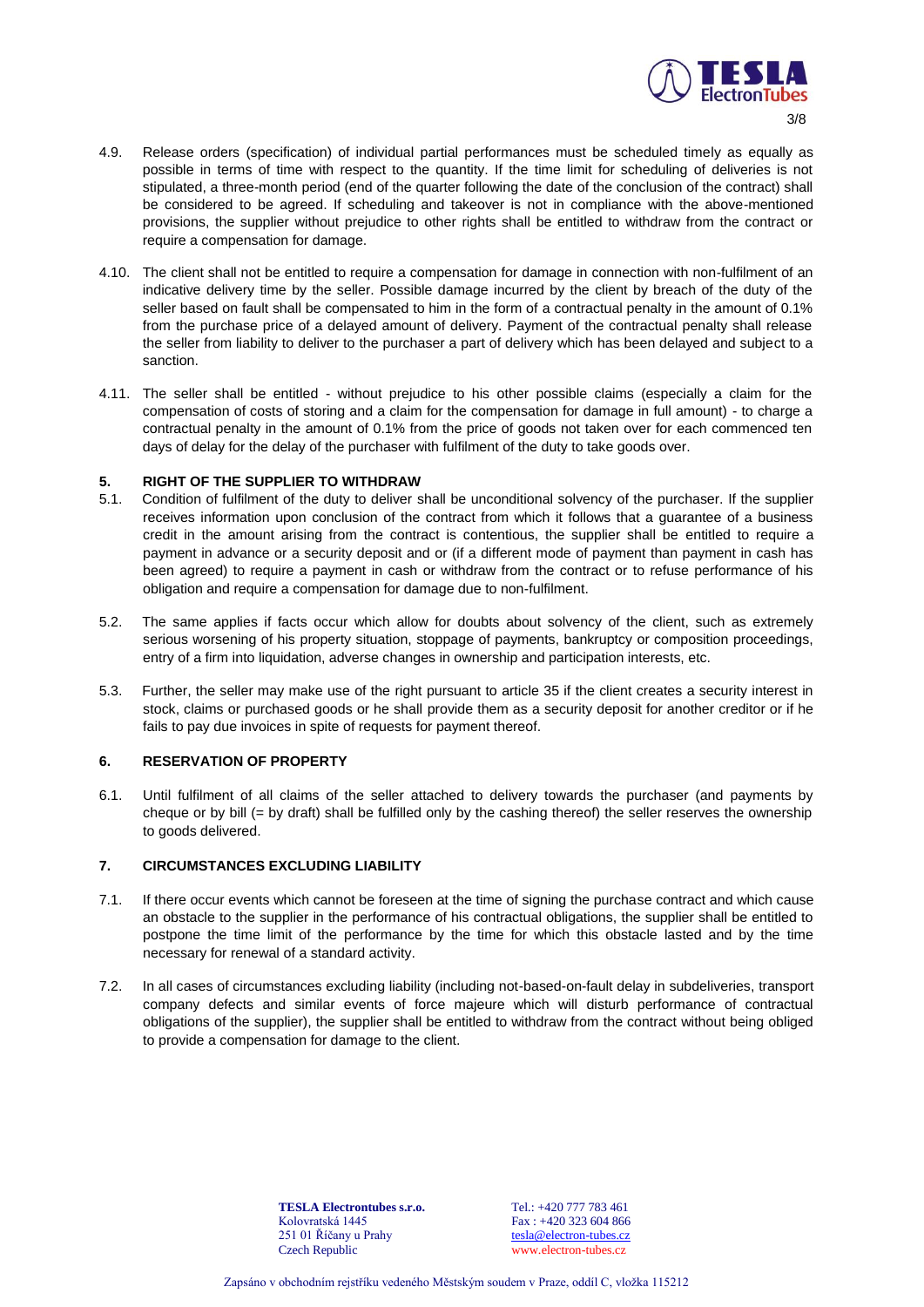

- $\Delta$ / $\Omega$
- 7.3. The purchaser may require an opinion from the seller whether he will withdraw from the contract or whether he will perform within a reasonable substitute delivery time If the supplier fails to immediately give an opinion, the purchaser shall have the right to withdraw from the contract. Partial performance which had been carried out until then cannot be refused by the purchaser.

# **8. PAYMENT CONDITIONS**

- 8.1. Unless paid in advance, in cash or by a security, the supplier shall be obliged to issue an invoice without undue delay upon fulfilment of delivery, or upon sending a notification to the client having made a default on the storing of goods with the supplier.
- 8.2. The invoice must contain at least the following elements:
- a) designation of an invoice and its number
- b) name and registered office of the entitled and liable company, corporate name and address
- c) number of the order (purchase contract) according to which the performance has been carried out (if known) and number of a delivery note
- d) subject-matter of delivery and date of fulfilment thereof
- e) full designation of a finance company and account onto which the payment shall be made
- f) price for the quantity unit and other price elements
- g) day of sending an invoice and due date of payment
- h) total invoiced amount
- i) tax clause
- j) date of taxable supplies
- 8.3. The client shall not be entitled to return the invoice due to defects in the content thereof or form, but he shall be obliged to inform the supplier without undue delay thereof upon ascertainment of such a defect who shall immediately carry out a necessary correction of the invoice. Unless otherwise agreed, due date of payment shall be extended by the period which has elapsed from delivery of a request to remove a defect in the invoice to the supplier until delivery of correction of the invoice to the client.
- 8.4. Invoices must be paid without delay by the due date of payment. In case of an advance payment, the client shall not be entitled to late interest from the advance payment towards the supplier. The purchaser who shall not pay the invoice by the due date of payment shall have payment conditions changed to an advance payment or payment in cash.
- 8.5. Payments made before fulfilment of delivery shall not constitute a deposit the waiver of which would entitle to withdraw from the contract, but they are partial payments to the account of the total purchase price.
- 8.6. The purchaser shall not be authorized to retain payments. Setoff shall be admissible only with a claim adjudicated upon the final and conclusive judgment or an indisputable claim. The supplier shall be entitled independently of the due date of payment of claims to set off his claims against such claims of the client which the client has against companies with which the supplier is directly or indirectly related in terms of capital or business.
- 8.7. The client shall not be obliged to pay a part of the purchase price relating to goods which are the subjectmatter of a complaint of the client. This part of the purchase price will be settled upon completion of a complaints procedure according to the result thereof. The client shall not be in default with the payment of the price in case that his complaint is unsuccessful. In case of dismissal of the complaint, the client shall be obliged to immediately pay the respective amount.
- 8.8. In case of substantial worsening of property situation of the client and in case of default of the client with the payment of any claim of the supplier, the supplier shall be entitled to declare all his existing claims immediately payable and require payment thereof. In such cases, the supplier may also retain deliveries from all purchase contracts hitherto unfulfilled without it being understood as breach of the contract or right to withdrawal therefrom.
- 8.9. Subject to article 58, the seller shall also have the right to cancel the existing contracts upon prior notification and upon provision of a reasonable additional time limit for payment. This shall not apply if the client provides sufficient security. If the seller withdraws from the contract due to failure to pay due claims by the purchaser, the purchaser shall be obliged to compensate him for alll damage and costs incurred in relation thereto.

**TESLA Electrontubes s.r.o.** Kolovratská 1445 251 01 Říčany u Prahy Czech Republic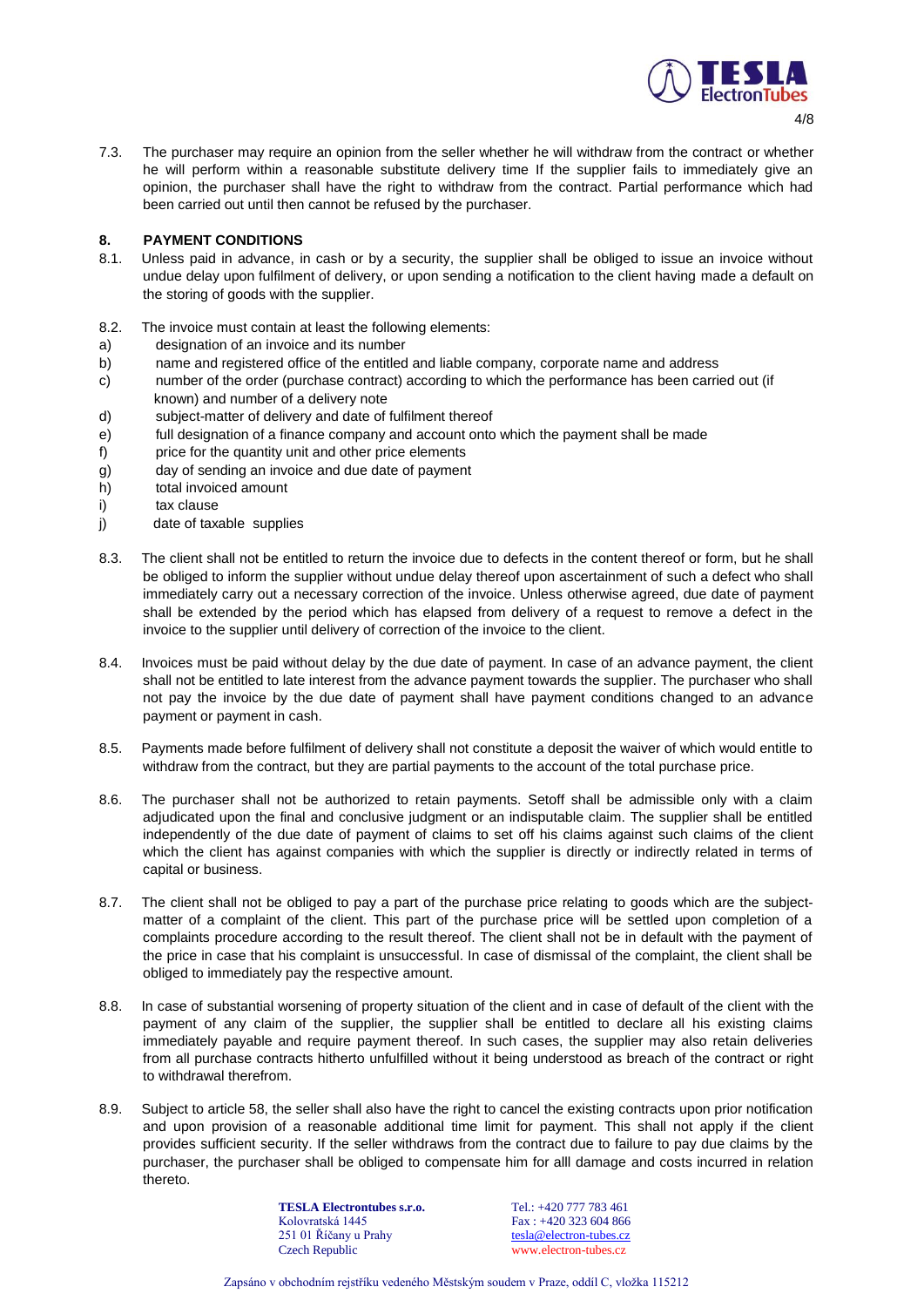

- 8.10. With payments not carried out timely, the supplier may without prejudice to other rights to which he is entitled - require a compensation for damage incurred due to default in full amount, however, at least in the amount of usual interest and commissions which are required by banks, particularly by the respective bank of the supplier. Moreover, the supplier shall be entitled to charge late interest for the period from the due date of the sum in arrears until full payment thereof, in the usual amount valid on the day of full payment of the claim.
- 8.11. The payment shall be considered made at the moment it has been put down to the account of the seller or receipt of cash or draft or any other payment document has been acknowledged.
- 8.12. The client shall be obliged to perform his pecuniary obligations towards the seller either directly to him or according to his written instructions through the bank designated by him, or to a person provided with a due power of attorney of the seller for a certain case.
- 8.13. In the absence of the previous express agreement, the supplier reserves a decision whether in an individual case he shall accept drafts, cheques and other vouchers. Costs of discounting and cashing shall be to the debit of the client unless otherwise stipulated in the confirmation of the order. All payment means of this kind are accepted only in the interest of reliable fulfilment of the client´s pecuniary obligation.

## **9. HANDLING**

- 9.1. Vacuum products of TESLA Electrontubes s.r.o. may be transported only in packaging prescribed by the producer. Stipulated transportation position on the packaging (vertically, travel direction, upper part) must be observed. Only in this position the inner system of the packaging shall be effective. In the means of transport, transportation packages containing vacuum products must be appropriately fixed in the way that no damage owing to fall or movement or impact of other objects with a transportation package occurs. On the transportation package with a product it is not permitted to place other objects transported or any other transportation packages which could damage it. When handling the transportation package containing a vacuum product it is necessary to avoid impacts and disturbances and to observe a prescribed position of the packaging.
- 9.2. Vacuum products must be immediately upon delivery carefully inspected for the purpose of ascertainment of possible damage during transportation.
- 9.3. Vacuum products must be transported, stored and operated in the position stipulated. If it is necessary to exceptionally change this position sometimes, the products must be particularly carefully protected from impacts and disturbances. This shall also apply to the taking out of vacuum products from special transportation packages.
- 9.4. During transportation and handling, vacuum products must not be exposed to sudden temperature changes. The producer does not recommend transporting electron tubes in temperatures below -  $20^{\circ}$ C.

### **10. TAKING**

- 10.1. Although all consignments are packaged in special transportation packages, damage during transportation cannot be always fully excluded. Therefore, it is necessary to put the products to the test immediately upon delivery in the presence of a carrier and to possibly execute a report on damage during transportation.
- 10.2. Vacuum product shall be taken over according to the following principles:
- 10.2.1. Design check: It includes an overall inspection of the product and its packaging with the focus on partially cracked or broken glass or ceramic parts and vacuum joints, ascertainment of loose parts inside the product or loose outside parts and intactness of the packaging.
- 10.2.2. Check of compactness of glowing filament: Carried out by low-voltage ohmmeter on filament connections of a vacuum product max. 500V
- 10.2.3. Measuring of interelectrode short circuits: Carried out with an insulation meter (megger tester) with the voltage of 500 – 2500 V
- 10.2.4. Check of vacuum with a VN vacuum tester: Carried out only with electron tubes with a glass bulb. May not be carried out near the tip of a melted-away suction tube.

**TESLA Electrontubes s.r.o.** Kolovratská 1445 251 01 Říčany u Prahy Czech Republic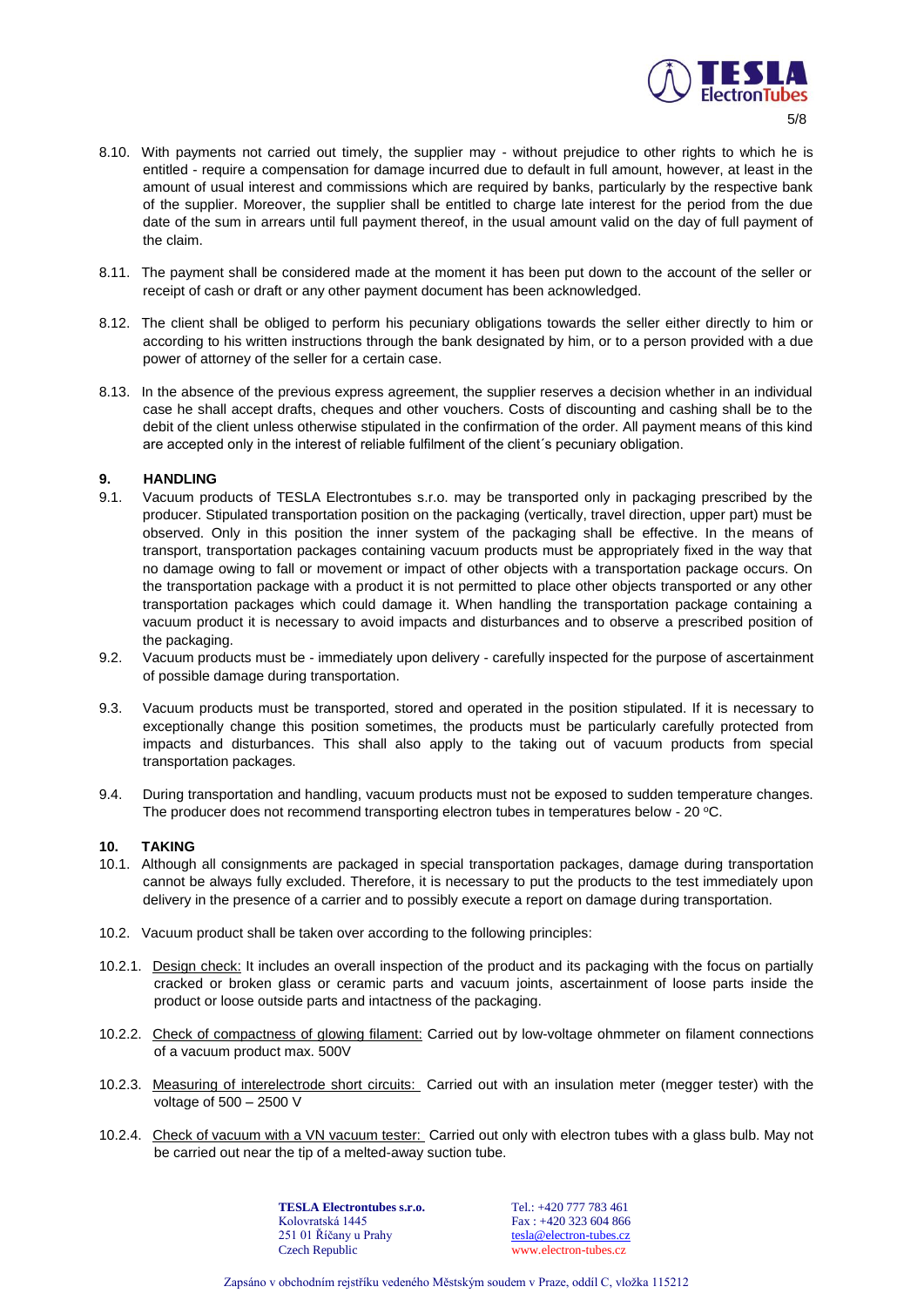

10.2.5. Check of completeness of the accompanying documentation (accompanying document, entry test protocol, user manual).

All other products and goods must be checked according to the procedure usual for the given type of the product. In case of unclarity, the purchaser must contact the seller.

### **11. STORING**

- 11.1. Vacuum products are stored in original packaging in the position designated on the packaging or in special stands in a vertical position.
- 11.2. Temperature of storage spaces must be between 10  $^{\circ}$ C and 40  $^{\circ}$ C without rapid fluctuations of temperature. Room must be dustfree, dry and without aggressive vapours. We recommend protecting products from dust by a polyethylene foil.

### **12. OPERATION**

- 12.1. Operating date must be observed during the operation, as stipulated by the producer of the equipment and by technical data of vacuum products. Fluctuation of the supply network must be ranging between  $\pm$  5 % at the most. Data designated as limiting are interindependent of each other and may not be exceeded by any means.
- 12.2. Testing before putting into operation: Before putting into operation, each vacuum product must be tested in the same way as during takeover.
- 12.3. Check of high-voltage strength by sparking: Before putting into operation, sparking by DC voltage is carried out with electron tubes of high performances with the aid of a special high-voltage sparking source.

## **12.4. PUTTING INTO OPERATION**

- 12.4.1. Electron tubes When putting into operation for the first time or after a longer period of storing, it is recommended to observe the following procedure:
- a) Sparking of the electron tube with the aid of DC high-voltage source according to instructions of the producer.
- b) Heat-up for the period of 30 minutes at least (longer time is appropriate).
- c) In case of switching off of the equipment with an electron tube it is necessary to ensure aftercooling of the electron tube for the period of at least 5 minutes.

#### **13. PRODUCT EXPEDITION**

- 13.1. Testing before dispatch: Each vacuum product is tested before dispatching, its technical parameters are mentioned in the accompanying document. The accompanying document ensures that features of the product correspond with technical data.
- 13.2. Packaging: Vacuum products are packaged in special packages. They are designated as fragile goods, with arrows designating a position during transportation and handling, or designation of the position of storing on the loading area (travel direction). There is an impact indicator or tilt indicator on the packaging.
- 13.3. Place of performance: Unless otherwise stated in the contract, the place of performance shall be either a dispatch store of the producer (in case products are taken by customers) or place of handover of products to a public carrier. Producer´s means of transport shall be also considered as the dispatch store of the producer if products are transported by it to the customer.

**TESLA Electrontubes s.r.o.** Kolovratská 1445 251 01 Říčany u Prahy Czech Republic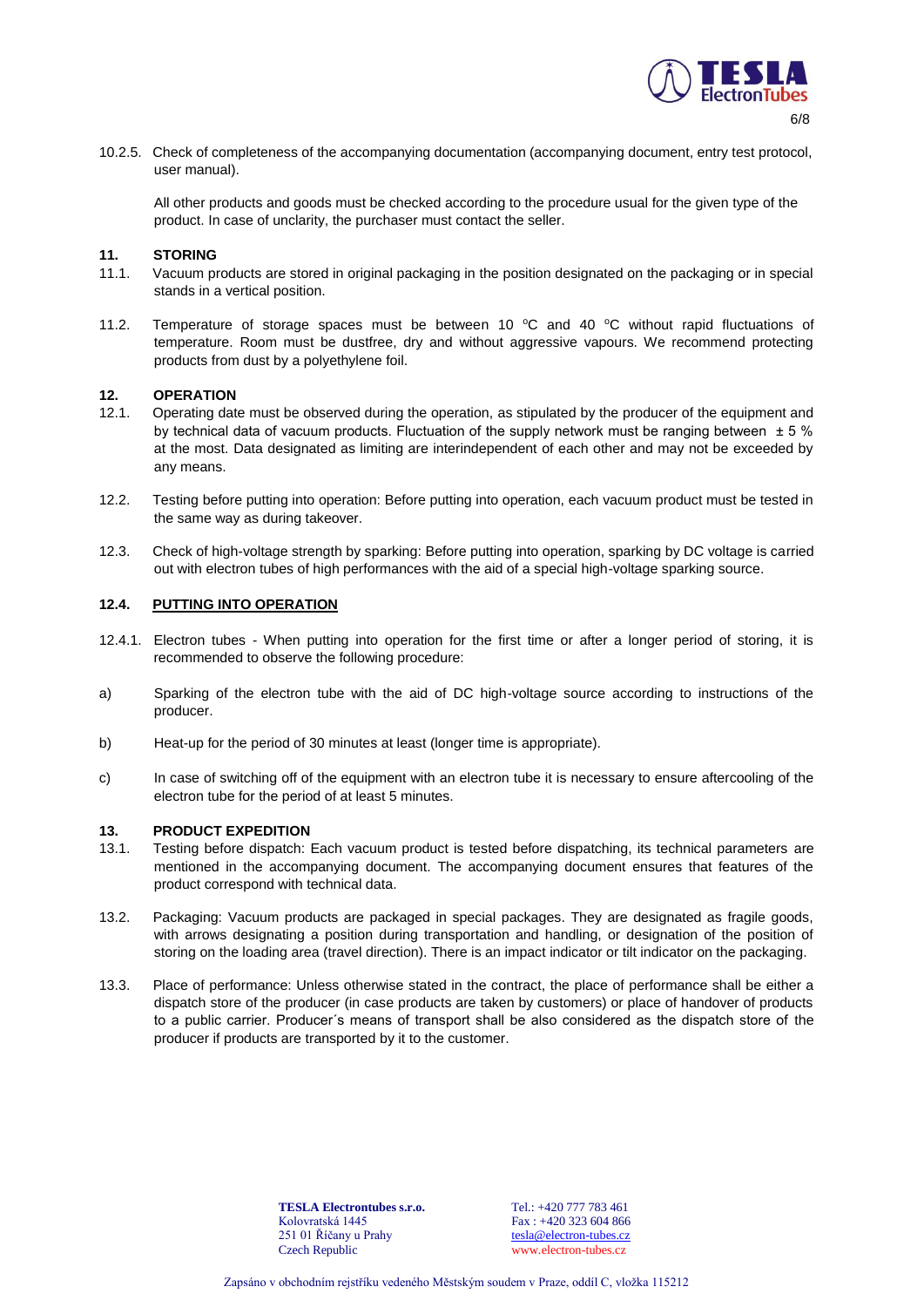

## **14. GUARANTEE CONDITIONS**

- 14.1. Subject-matter of performance must have quality according to the purchaser´s requirement in the purchase contract validly concluded, otherwise according to the respective technical standard, or features usual with the respective type of goods. The parties may agree upon deviations in the purchase contract from usual quality with a limited or unlimited validity and to reflect the deviation from standard quality in price stipulation.
- 14.2. Complaint about the quantity or apparent quality defects of goods may be made within eight days from receipt of delivery at the latest. The complaint shall be considered to be made in a timely manner if it has been sent on the last day of the time limit.
- 14.3. The supplier shall guarantee a free-from-defects function of delivered products during the warranty period. In case of a defect during the operation of the vacuum product, the producer shall replace the product of the same type for the client provided that the defect under claim is designated by technical expert examination of the producer as a manufacturing defect. The client shall pay for burnt-away hours of the product under complaint only in case that the electron tube has burnt away for more than 10% of guaranteed hours.
- 14.4. Time conditions of guarantees are defined in each contract.
- 14.5. Guarantee period shall commence on the date of warehouse release and shall end upon burning away of guaranteed hours or upon the lapse of the time guarantee period whichever is the earlier (unless stipulated otherwise).
- 14.6. Guarantees for vacuum products are provided under the following conditions:
- 14.6.1. Vacuum products must be operated under conditions corresponding with technical data of the producer of equipment and in the facility with which an operating schedule was approved by the producer of vacuum products in terms of type.
- 14.6.2. Upon removal of the product due to its defect from the operation, a report must be immediately filled out which shall constitute a part of the accompanying document and contain the following data:
- 1) Result of the test at the takeover of the product.
- 2) Number of burnt-away hours.
- 3) Designation of the equipment and position in which the product was used.
- 4) Description of operating conditions under which a defect occurred and its probable cause.
- 5) Or other concomitant circumstances in case of removal of the product.
- 14.6.3. This report filled out by the user must be immediately sent along with the accompanying document of the product to the supplier.
- 14.6.4. In case that it has not been agreed otherwise between the supplier and the client, the client shall immediately send the product under claim to the supplier at his costs and in the original packaging.
- 14.7. Payment for burnt-away hours of the product under claim shall be calculated according to the following formula:
	- $C<sub>OH</sub>$  = price of a burnt-away hour
	- $C_V$  = price of the product
	- $N<sub>O</sub>$  = number of burnt-away hours
	- $N<sub>Z</sub>$  = number of guaranteed hours of burning

$$
C_{OH} = C_V \cdot \frac{N_o}{N_Z}
$$

- Exapsáno v obchodním rejstříku vedeného Městským soudem v Praze, oddíl C, vložka 115212<br>
Zapsáno v obchodním rejstříku vedeného Městským soudem v Praze, oddíl C, vložka 115212 14.8. Limitation of guarantees - The producer shall not be liable for vacuum products in the following cases:
- 14.8.1. If damage to the product occurred during transportation.

**TESLA Electrontubes s.r.o.** Kolovratská 1445 251 01 Říčany u Prahy Czech Republic